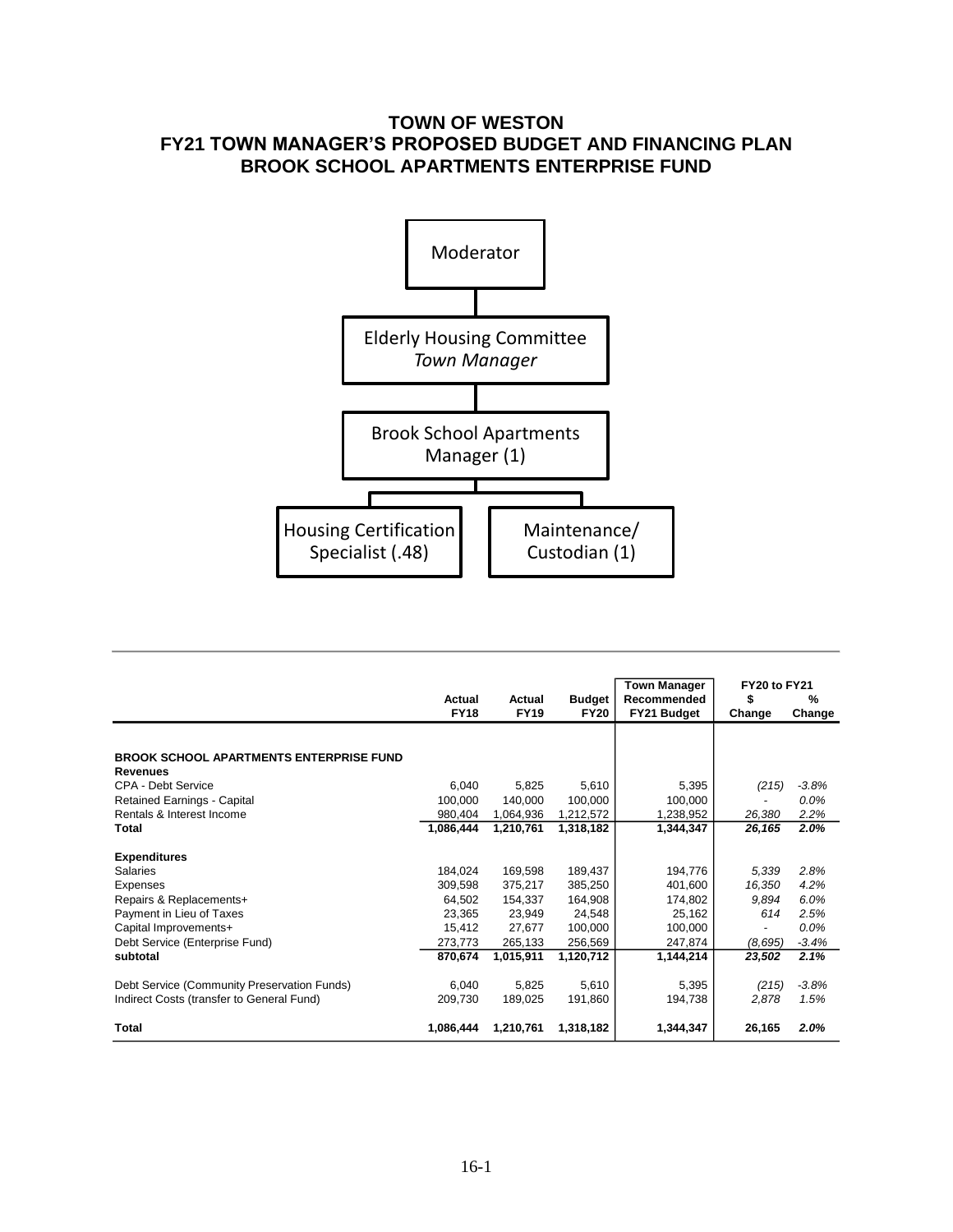### **Town of Weston FY21 Town Manager's Proposed Budget**

### **HEALTH AND HUMAN SERVICES: Brook School Elderly Housing Complex, Warren Avenue Affordable Housing**

The former Brook School was converted to an elderly and handicapped rental housing complex in 1979 with an addition completed in the fall of 2004. The complex now contains 75 apartments for the elderly and disabled. The U.S. Department of Housing and Urban Development provides a subsidy for 42 of these units under the Section 8 program. Another 13 units are deed restricted as affordable units under the Community Preservation Act. The average wait for a subsidized apartment is approximately three-five years. The Complex is managed by a Manager who is overseen by the Elderly Housing Committee.

The funding plan for the Brook School Apartments, developed when the expansion project was brought forward, calls for all operating and debt service expenses, as well as indirect Town costs and an in-lieu of tax payment, to be covered by a combination of rental income and CPA funding. The Brook School Elderly Housing Complex is budgeted in an enterprise fund.

The staff also manages the family rental housing on Warren Avenue owned by the Weston Affordable Housing Trust. Five units have been completed and are occupied; another two are being developed. A management fee is paid to the Elderly Housing Committee annually.

Brook School Apartments has recognized the importance of sustainability issues. We completed a light project through MassSave by replacing all old light fixtures and compact fluorescent lighting with New LED lighting throughout the BSA Campus at no cast to the Town. Aside from LED lighting being more energy efficient, the new lighting is motion sensitive and will turn off when not needed. This should further lower energy costs.

#### **FY21 Departmental Goals**

- 1. Continue to improvement outdated infrastructure to build energy efficiency throughout BSA such as boilers and heater systems.
- 2. Develop additional storage spaces to accommodate all units at BSA.
- 3. Update all common area spaces to be more welcoming.
- 4. Adding amenities to BSA which will include a gym, theater room and art studio.
- 5. Continue to build a harmonious community.

| <b>Staffing Levels</b>                  | <b>FY18</b>   | <b>FY19</b>   | <b>FY20</b>   | <b>FY21</b> |  |  |
|-----------------------------------------|---------------|---------------|---------------|-------------|--|--|
|                                         | <b>Funded</b> | <b>Funded</b> | <b>Funded</b> | Recommended |  |  |
| Manager                                 |               |               |               |             |  |  |
| <b>Housing Certification Specialist</b> | 0.35          | 0.48          | 0.48          | 0.48        |  |  |
| Maintenance/Custodian                   |               |               |               |             |  |  |
| <b>Total FTE</b>                        | 2.35          | 2.48          | 2.48          | 2.48        |  |  |

#### **Budget Recommendations**

Level Services: This is a level service budget

New Requests Recommended by Town Manager: None

New Requests Not Recommended by Town Manager: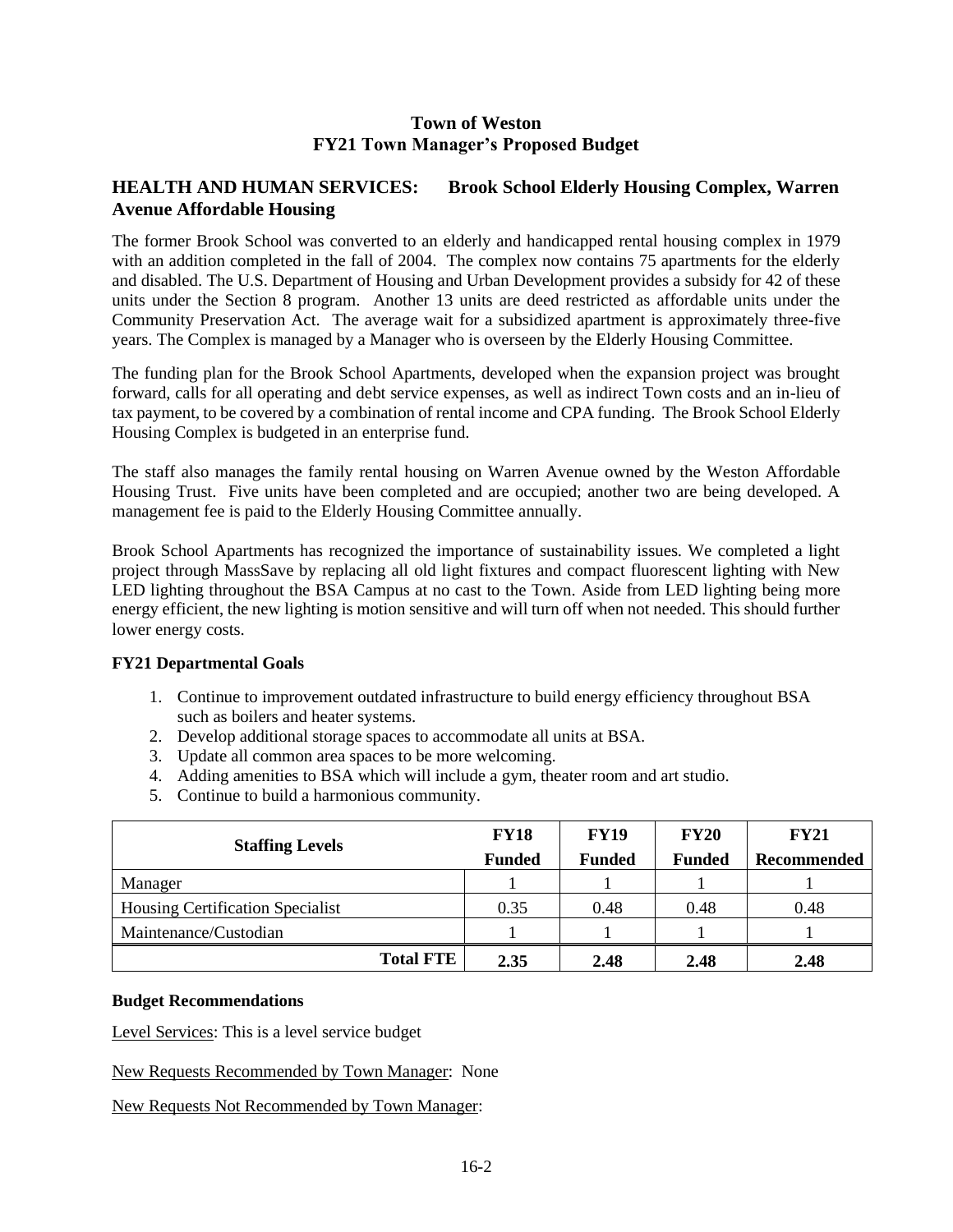# **Town of Weston FY21 Town Manager's Proposed Budget**

|                                                |               |               |               |               |                 | <b>TOWN MGR'S</b><br><b>RECOMMENDATION</b> |                          |              | <b>FY20 to FY21</b> |          |
|------------------------------------------------|---------------|---------------|---------------|---------------|-----------------|--------------------------------------------|--------------------------|--------------|---------------------|----------|
|                                                | <b>ACTUAL</b> | <b>BUDGET</b> | <b>ACTUAL</b> | <b>BUDGET</b> | <b>DEPT REQ</b> | <b>LEVEL</b>                               | <b>NEW</b>               |              | \$                  | %        |
|                                                | <b>FY18</b>   | <b>FY19</b>   | <b>FY19</b>   | <b>FY20</b>   | <b>FY21</b>     | <b>SERVICE</b>                             | <b>REQ</b>               | <b>TOTAL</b> | Change              | Change   |
|                                                |               |               |               |               |                 |                                            |                          |              |                     |          |
| <b>Brook School Apartments Enterprise Fund</b> |               |               |               |               |                 |                                            |                          |              |                     |          |
| <b>Salaries</b>                                | 184,024       | 201,116       | 169,598       | 189,437       | 194,776         | 194,776                                    |                          | 194,776      | 5,339               | 2.8%     |
| <b>Sub-total Personnel Salaries</b>            | 184,024       | 201,116       | 169,598       | 189,437       | 194,776         | 194,776                                    | $\blacksquare$           | 194,776      | 5,339               | 2.8%     |
| Electricity                                    | 34,781        | 45,000        | 39,147        | 45,000        | 60,000          | 60,000                                     |                          | 60,000       | 15,000              | 33.3%    |
| Oil/Gas                                        | 47,013        | 60,000        | 55,395        | 60,000        | 60,000          | 60,000                                     |                          | 60,000       |                     | 0.0%     |
| Water                                          | 4,977         | 12,000        | 3,754         | 12,000        | 12,000          | 12,000                                     |                          | 12,000       |                     | 0.0%     |
| Repair & Maintenance Building                  | 55,770        | 70,000        | 66,173        | 70,000        | 70,000          | 70,000                                     |                          | 70,000       |                     | 0.0%     |
| <b>Building Safety</b>                         | 44,833        | 29,000        | 36,430        | 29,000        | 40,000          | 40,000                                     |                          | 40,000       | 11,000              | 37.9%    |
| <b>Window Cleaning</b>                         |               | 10,000        | 2,850         | 10,000        | 5,000           | 5,000                                      |                          | 5,000        | (5,000)             | $-50.0%$ |
| Septic Service                                 |               | 6,000         | 6,302         | 6,000         | 7,000           | 7,000                                      |                          | 7,000        | 1,000               | 16.7%    |
| Repair - Vehicle & Equipment                   | 10            | 500           |               | 500           | 500             | 500                                        |                          | 500          |                     | 0.0%     |
| <b>Trash Removal</b>                           | 10,613        | 14,400        | 9,200         | 14,400        | 12,000          | 12,000                                     |                          | 12,000       | (2,400)             | $-16.7%$ |
| Snow Removal                                   | 49,109        | 45,000        | 38,928        | 45,000        | 50,000          | 50,000                                     |                          | 50,000       | 5,000               | 11.1%    |
| Extermination                                  | 1,020         | 1,100         | 974           | 1,100         | 1,100           | 1,100                                      |                          | 1,100        |                     | 0.0%     |
| <b>Environmental Maintenance</b>               | 1,482         | 4,500         | 1,596         | 4,500         | 4,500           | 4,500                                      |                          | 4,500        |                     | 0.0%     |
| Legal                                          | 215           | 1,000         | 3,800         | 1,000         | 1,000           | 1,000                                      |                          | 1,000        | ä,                  | 0.0%     |
| Telephone                                      | 5,537         | 7,750         | 6,229         | 7,750         | 6,500           | 6,500                                      |                          | 6,500        | (1,250)             | $-16.1%$ |
| <b>Office Supplies</b>                         | 3,738         | 3,500         | 4,943         | 3,500         | 3,500           | 3,500                                      |                          | 3,500        |                     | 0.0%     |
| <b>Custodial Supplies</b>                      | 11,381        | 14,000        | 16,925        | 14,000        | 15,000          | 15,000                                     |                          | 15,000       | 1,000               | 7.1%     |
| Grounds                                        | 27,686        | 48,000        | 27,955        | 48,000        | 40,000          | 40,000                                     |                          | 40,000       | (8,000)             | $-16.7%$ |
| Conference/Training                            | 2,501         | 3,500         | 1,245         | 3,500         | 3,500           | 3,500                                      |                          | 3,500        |                     | 0.0%     |
| All Other                                      | 8,932         | 44,000        | 53,372        | 10,000        | 10,000          | 10,000                                     |                          | 10,000       |                     | 0.0%     |
| <b>Sub-total Expenses</b>                      | 309,598       | 419,250       | 375,217       | 385,250       | 401,600         | 401,600                                    | $\blacksquare$           | 401,600      | 16,350              | 4.2%     |
| <b>BSA-Continuing Balance Accts</b>            |               |               |               |               |                 |                                            |                          |              |                     |          |
| Repairs & Replacements+                        | 64,502        | 155,574       | 154,337       | 164,908       | 174,802         | 174,802                                    | $\overline{\phantom{a}}$ | 174,802      | 9,894               | 6.0%     |
| Capital Improvement Fund+                      | 15,412        | 140,000       | 27,677        | 100,000       | 100,000         | 100,000                                    |                          | 100,000      |                     | 0.0%     |
| <b>Sub-total Cont Bal Accts</b>                | 79,914        | 295,574       | 182,014       | 264,908       | 274,802         | 274,802                                    | $\overline{a}$           | 274,802      | 9,894               | 3.7%     |
|                                                |               |               |               |               |                 |                                            |                          |              |                     |          |
| <b>Debt Service</b>                            | 273,773       | 265,133       | 265,133       | 256,569       | 247,874         | 247,874                                    | ÷,                       | 247,874      | (8,695)             | $-3.4%$  |
| Payment in Lieu of Taxes                       | 23,365        | 23,949        | 23,949        | 24,548        | 25,162          | 25,162                                     |                          | 25,162       | 614                 | 2.5%     |
| Total                                          | 870,674       | 1.205.022     | 1,015,911     | 1,120,712     | 1,144,214       | 1,144,214                                  |                          | 1,144,214    | 23.502              | 2.1%     |
|                                                |               |               |               |               |                 |                                            |                          |              |                     |          |